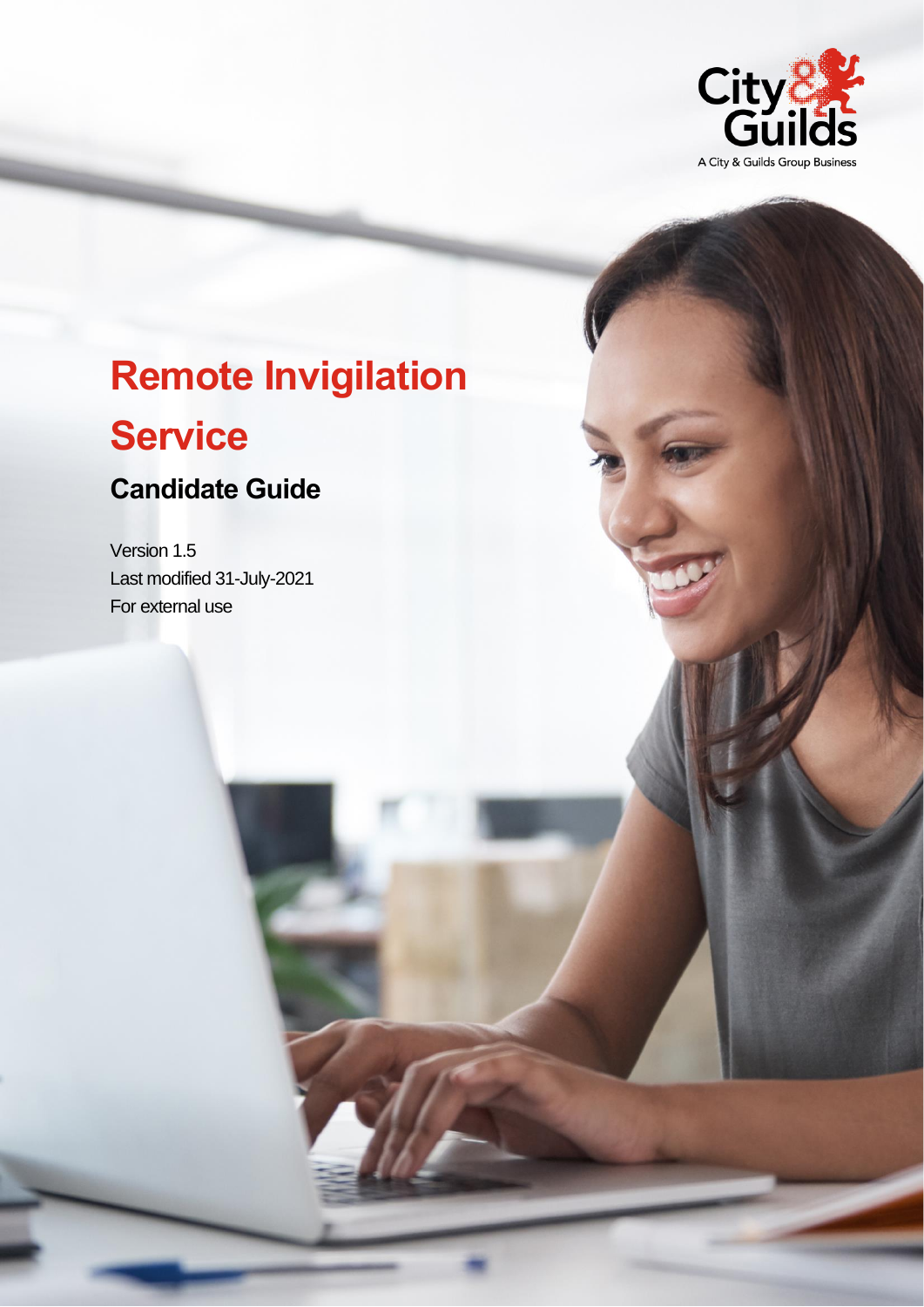# **Contents**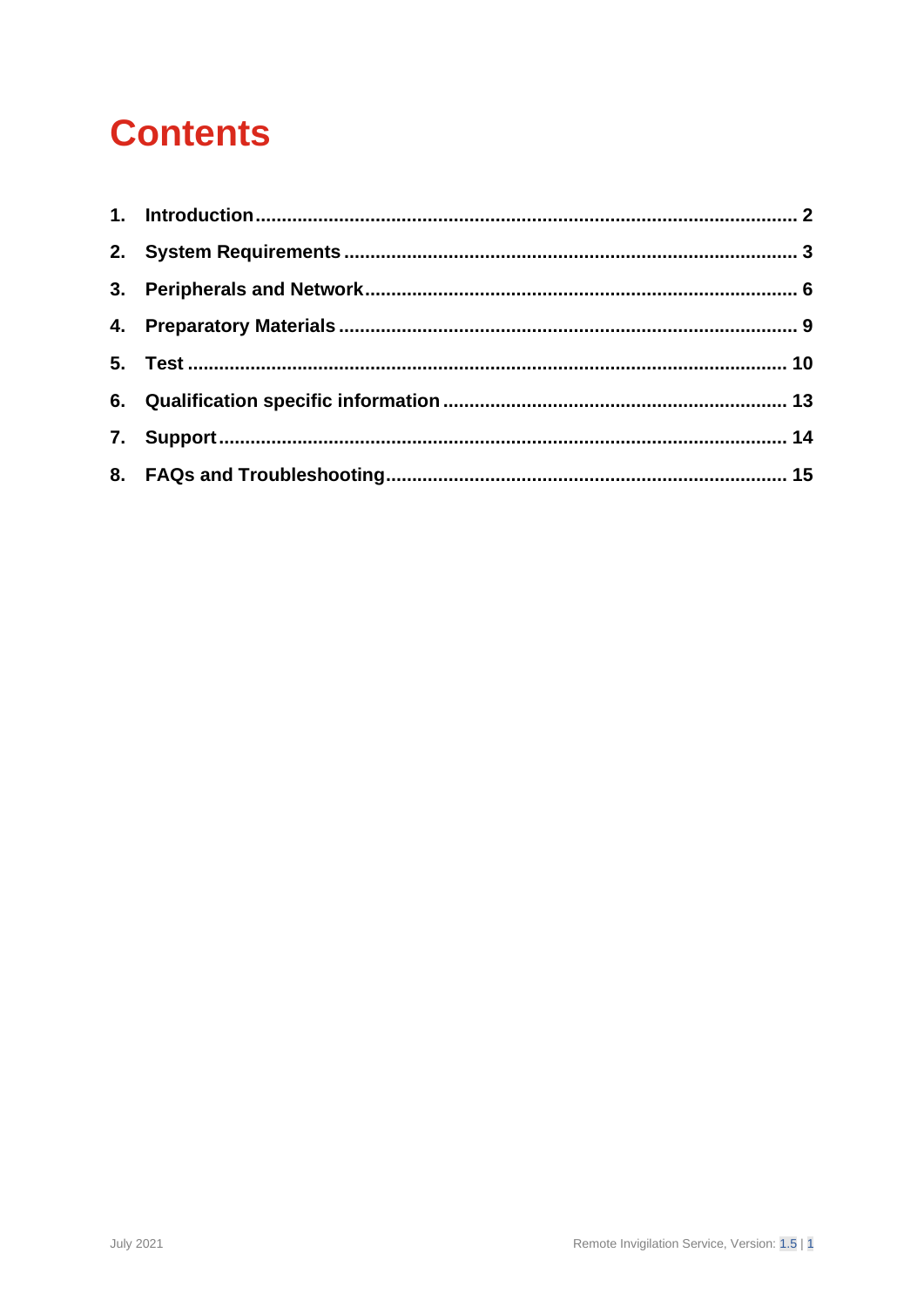### **1. Introduction**

<span id="page-2-0"></span>The following guidance will help you prepare to take your online test using our Remote Invigilation Service. Please give yourself plenty of time to read this guidance.

You will be taking a remotely invigilated on-screen test that is set to the same standards as a classroom or test centre-based test. During the test you will be monitored by an invigilator with the support of Artificial Intelligence (AI). The test will be recorded.

You will be expected to confirm your identity and have a designated location that is tidy, and clear of papers or books, to sit your test.

### **To take a remotely invigilated test, you will need:**

- A Windows PC (Windows 8 or higher) more detailed specifications you can find below
- Google Chrome internet browser download instructions detailed below
- Surpass Viewer download instructions detailed below
- An active and up to date Antivirus program
- A strong/stable internet connection
- A webcam
- A microphone
- A quiet and well-lit room where you will not be disturbed
- Photo ID driving license, passport, work-based ID or Student ID are all acceptable.

You will need to have both Google Chrome and Surpass viewer installed. This is because Google Chrome is used for the remote invigilation element of the test whereas Surpass Viewer is used to deliver the test content.

At present Mac OS (Apple products), Chrome OS (Chromebook products) and (iOS) Tablet/Mobile devices are not supported for the delivery of City & Guilds on-screen assessments.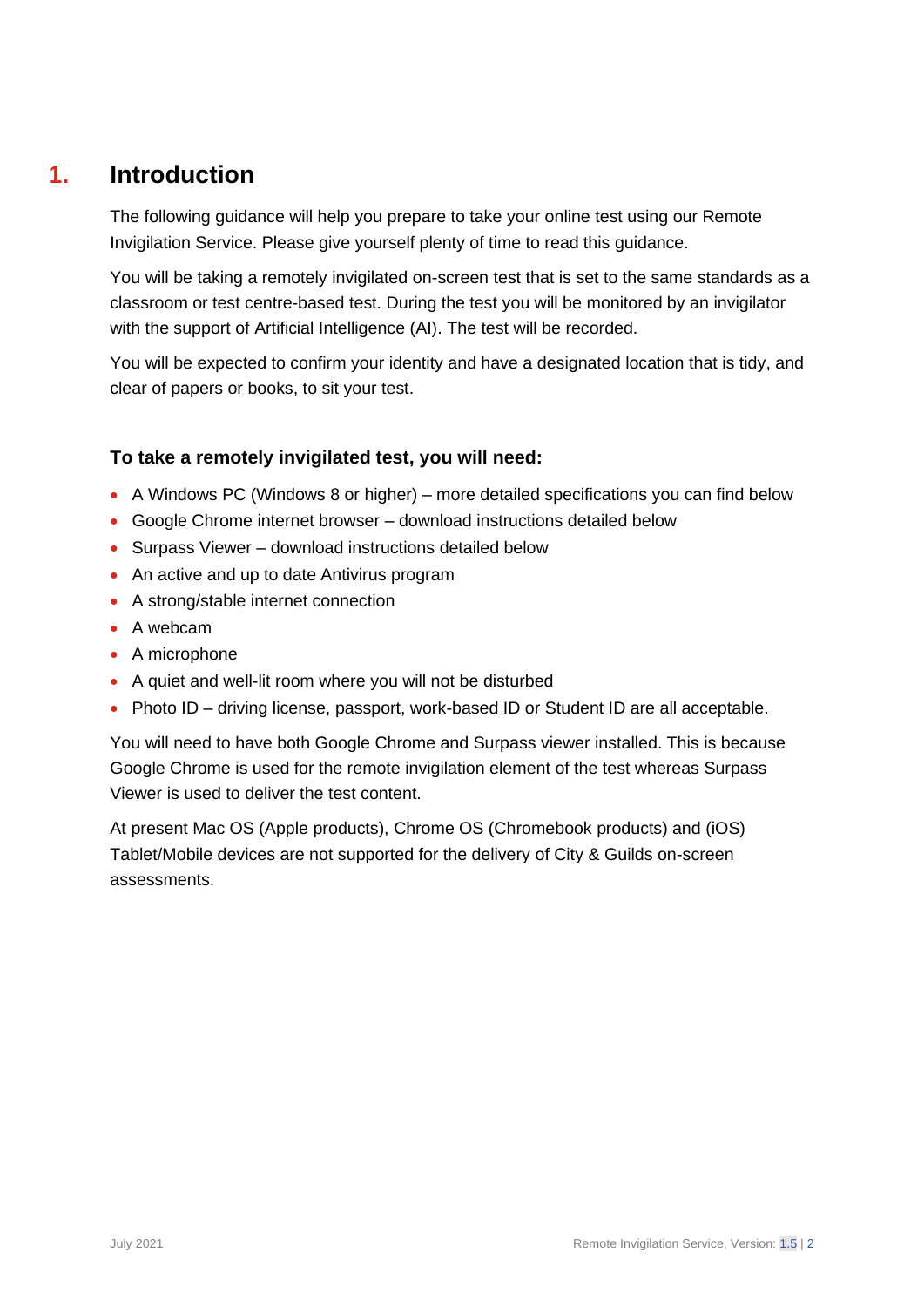### **2. System Requirements**

### <span id="page-3-0"></span>**Requirements for Remote Invigilation**

The table below outlines the minimum system requirements that are needed to run a remotely invigilated test:

| <b>Hardware</b>              |                                                                                                                                                   |
|------------------------------|---------------------------------------------------------------------------------------------------------------------------------------------------|
| <b>Processor</b>             | 2.33 GHz or faster x86-compatible processor<br>For tests containing Advanced Question Types, we<br>recommend that Celeron processors are avoided. |
| Internet connection          | Minimum 1Mbps, recommended 2Mbps                                                                                                                  |
| <b>Memory (RAM)</b>          | 4GB                                                                                                                                               |
| <b>Video</b>                 | Single display<br>Screen resolution of 1024x768<br>Graphics card with at least 128MB of memory                                                    |
| Webcam                       | Webcam 640 x 480 pixels recording colour at 15 fps and a<br>microphone                                                                            |
| <b>Peripherals permitted</b> | Two-button mouse<br>Keyboard<br>Microphone (can be built into webcam or separate)<br><b>Speakers</b>                                              |

### **How to download and install Google Chrome and Surpass Viewer:**

1. Download and install Google Chrome on Windows.

Please follow the steps below to download Google Chrome.

- 1.1. Download the installation file [here](https://www.google.com/chrome/browser/desktop/index.html)
- 1.2. If prompted, click Run or Save
- 1.3. If you chose Save, double-click the download to start installing
- 1.4. Start Chrome:
	- Windows 8 & 8.1: A welcome dialog appears
	- Windows 10: A Chrome window opens after everything is done.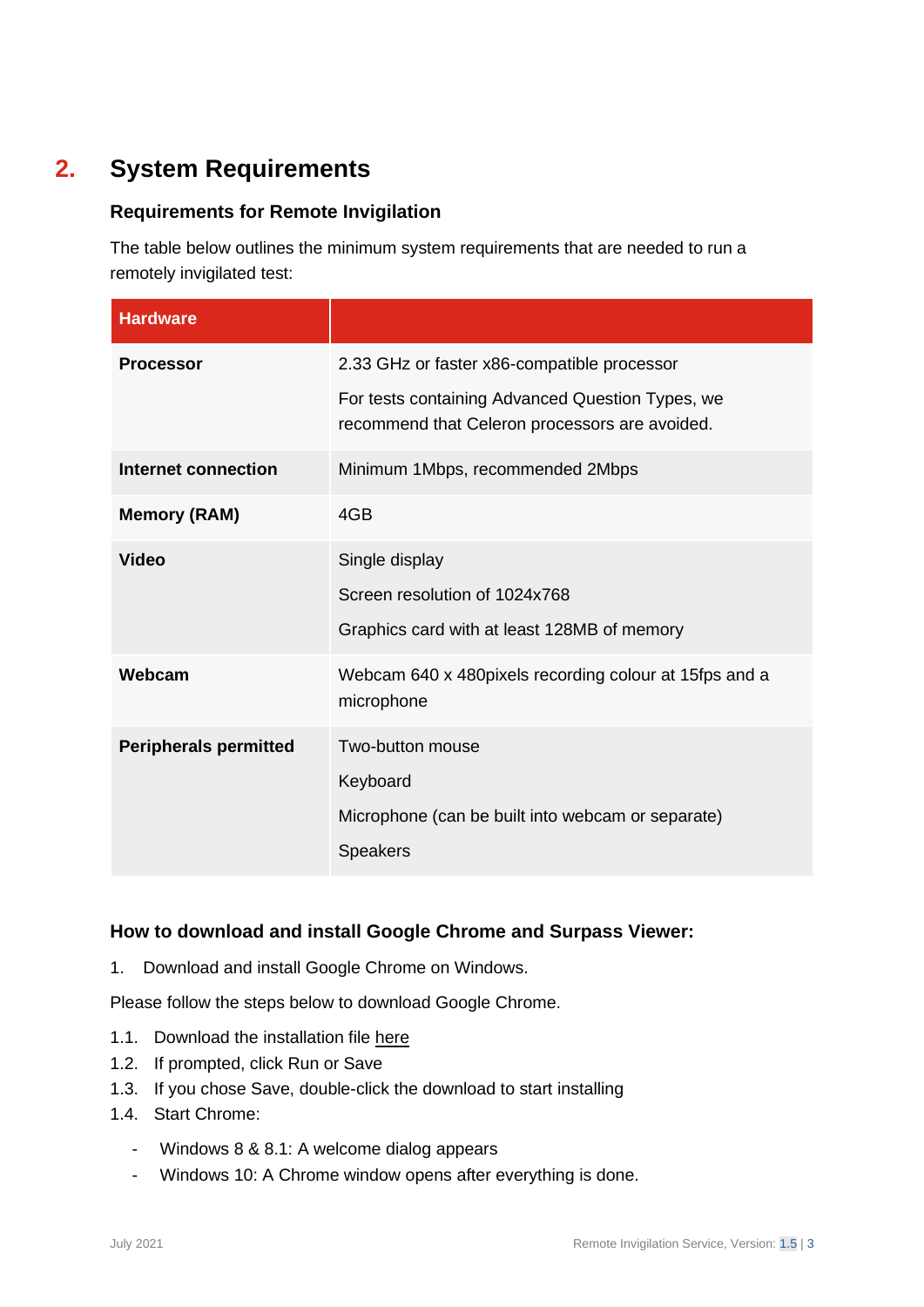2. Download and install Surpass Viewer.

Please follow the steps below to download Surpass Viewer.

- 2.1. Download and install Surpass Viewer [here](https://viewer.surpass.com/win32/Surpass%20ViewerSetup.exe)
- 2.2. Open the file once it has been downloaded:

|                      | Open                          | <b>TL</b> Group Ltd. 2020 |
|----------------------|-------------------------------|---------------------------|
|                      | Always open nies of this type |                           |
|                      | Show in folder                |                           |
|                      | Cancel                        |                           |
| Surpass ViewerSetexe | $\checkmark$                  |                           |

### 3. When prompted, click 'Run':

| <b>※</b> SurpassViewer<br>$\times$                                                      | $+$                                                                                                                          |                   |                 |          |          |
|-----------------------------------------------------------------------------------------|------------------------------------------------------------------------------------------------------------------------------|-------------------|-----------------|----------|----------|
| viewer.surpass.com                                                                      |                                                                                                                              | ☆                 |                 |          |          |
| e-Assessment Ques                                                                       | S TestBuilder M R11 Preprod ItemB<br>R12 Preview<br>Jira Triage: Jira Issu<br><b>经 R12 QA</b>                                |                   | <b>B</b> Wave 3 |          | y,       |
| <b>Surpass</b><br>The Assessment Platform                                               |                                                                                                                              |                   |                 |          |          |
|                                                                                         |                                                                                                                              |                   |                 |          |          |
| You need to install the                                                                 | <b>Open File - Security Warning</b><br>$\times$<br>Do you want to run this file?                                             |                   |                 |          |          |
| <b>Instructions</b>                                                                     | Name: U:\Downloads\Surpass ViewerSetup (1).exe<br>间 目<br>Publisher: BTL Group Ltd<br>Type: Application                       |                   |                 |          |          |
| <b>Download MacOS Ins</b>                                                               | From: U:\Downloads\Surpass ViewerSetup (1).exe<br>Run                                                                        |                   |                 |          |          |
| 1. Select to downloa<br>2. Once downloaded<br>3. Select here to ope<br>the application. | Cancel<br>Always ask before opening this file<br>While files from the Internet can be useful, this file type can potentially | URL directly into |                 |          |          |
| C BTL Group Ltd. 2020                                                                   | harm your computer. Only run software from publishers you trust.<br>What's the risk?                                         |                   |                 |          |          |
|                                                                                         |                                                                                                                              |                   |                 |          |          |
| Surpass ViewerSetexe                                                                    |                                                                                                                              |                   |                 | Show all | $\times$ |

4. Read the License Agreement and click 'Agree' when ready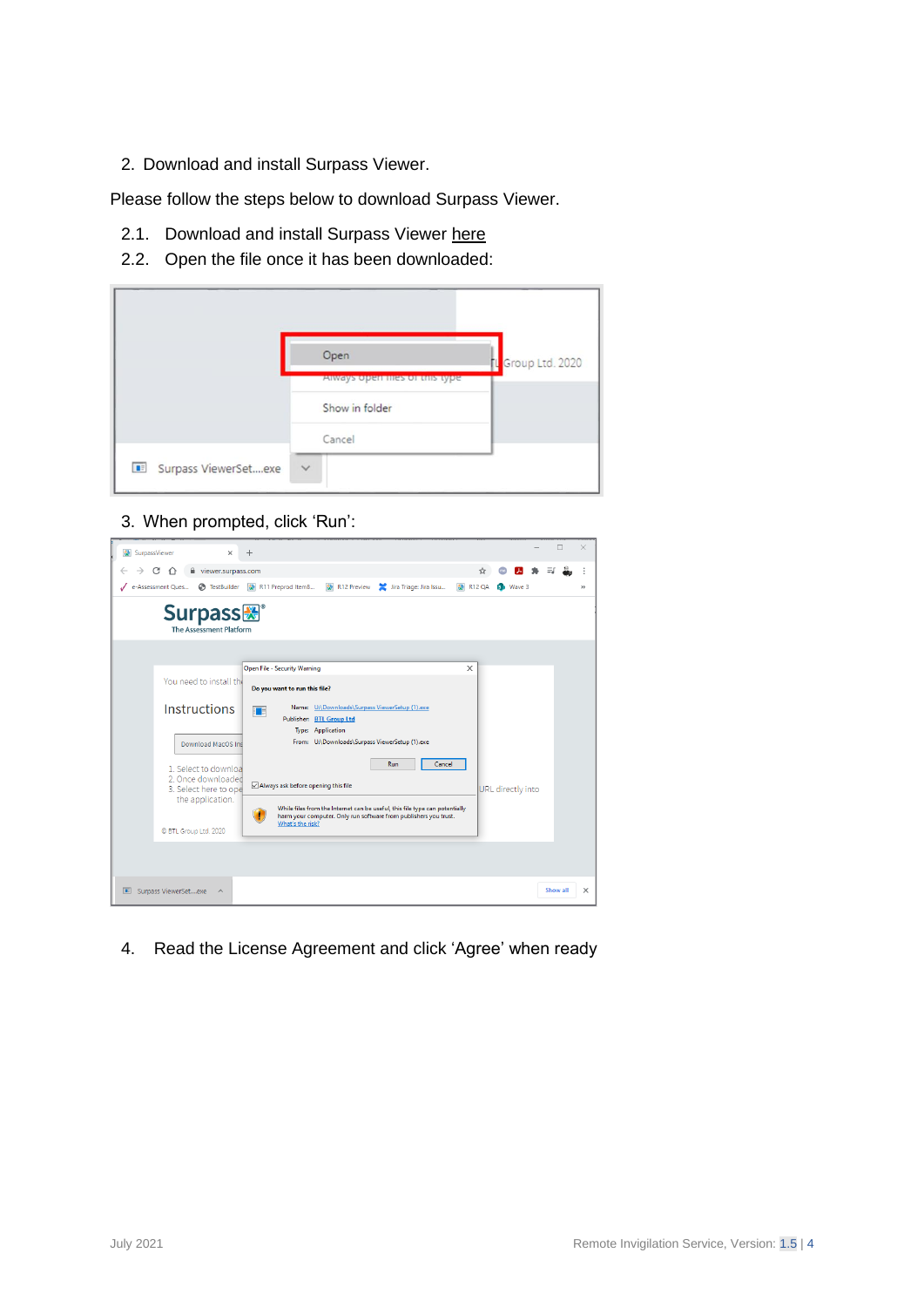5. Surpass Viewer is now installed and ready to use for online testing:



6. You can now close Surpass Viewer until it is time to take your test.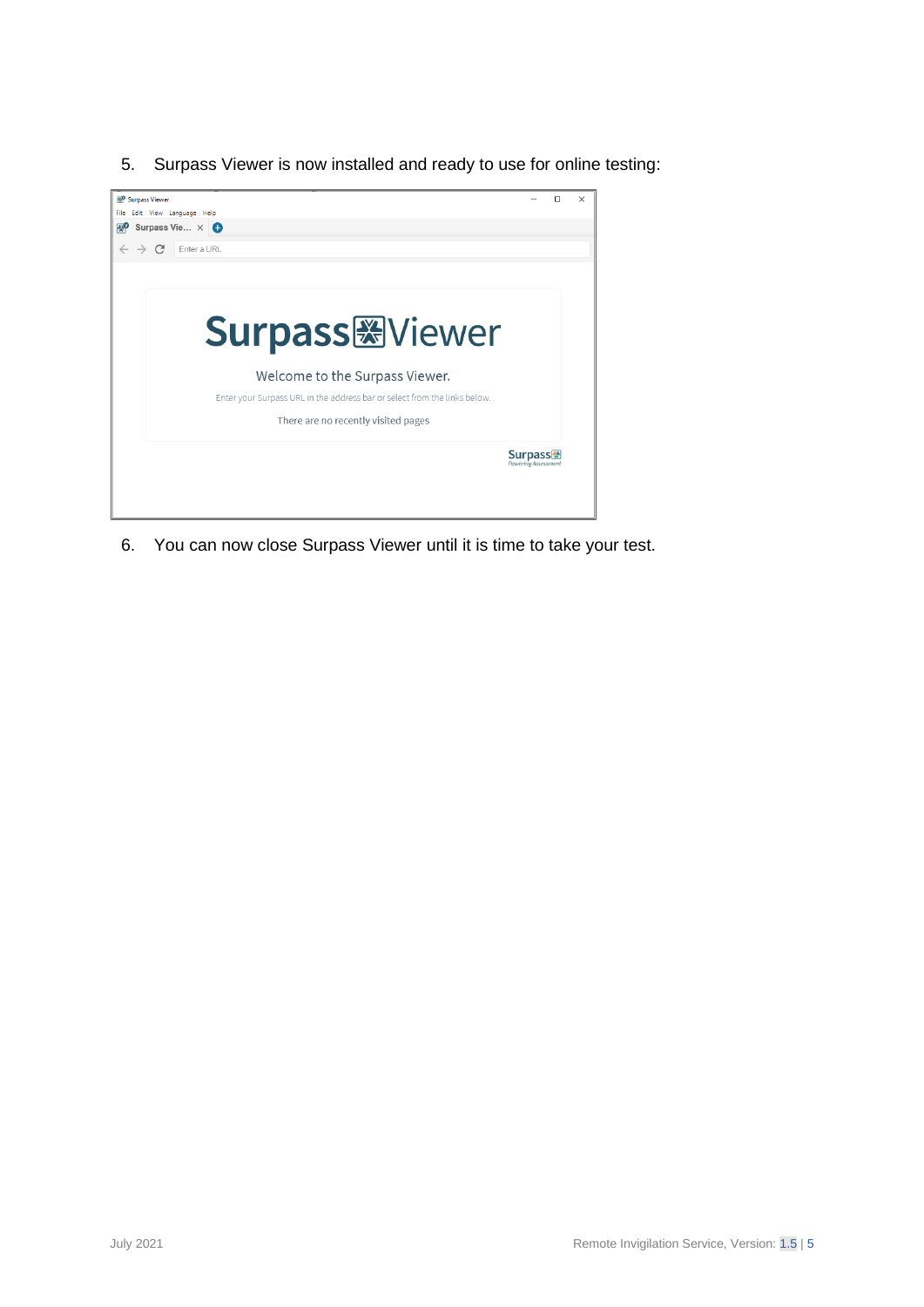### **3. Peripherals and Network**

<span id="page-6-0"></span>You will need to action the following checks before starting your test to make sure that your equipment is ready for remotely invigilated test. To allow enough time to rectify any technical issues, we recommend going through these checks as soon as you receive your welcome email.

### **Peripherals**

**Webcam** – Your webcam will need to be active throughout the test and needs to support a minimum resolution quality of 720p HD. You can check your camera's resolution by clicking on the following [link](https://network-test.talview.com/) and clicking "Start". This link will also check that your webcam is working.

| <b>Talview Network test</b> | <b>START</b> |
|-----------------------------|--------------|
|                             |              |
| Microphone                  |              |
| Audio capture               |              |
| Camera                      |              |
| Check resolution 320x240    |              |
| Check resolution 640x480    |              |
| Check resolution 1280x720   |              |

**Microphone** – Your microphone will need to be active throughout the test. You can check if your microphone is working by clicking on the following [link](https://network-test.talview.com/) and clicking "Start".

| <b>Talview Network test</b> | <b>START</b> |
|-----------------------------|--------------|
|                             |              |
| Microphone                  |              |
| Audio capture               |              |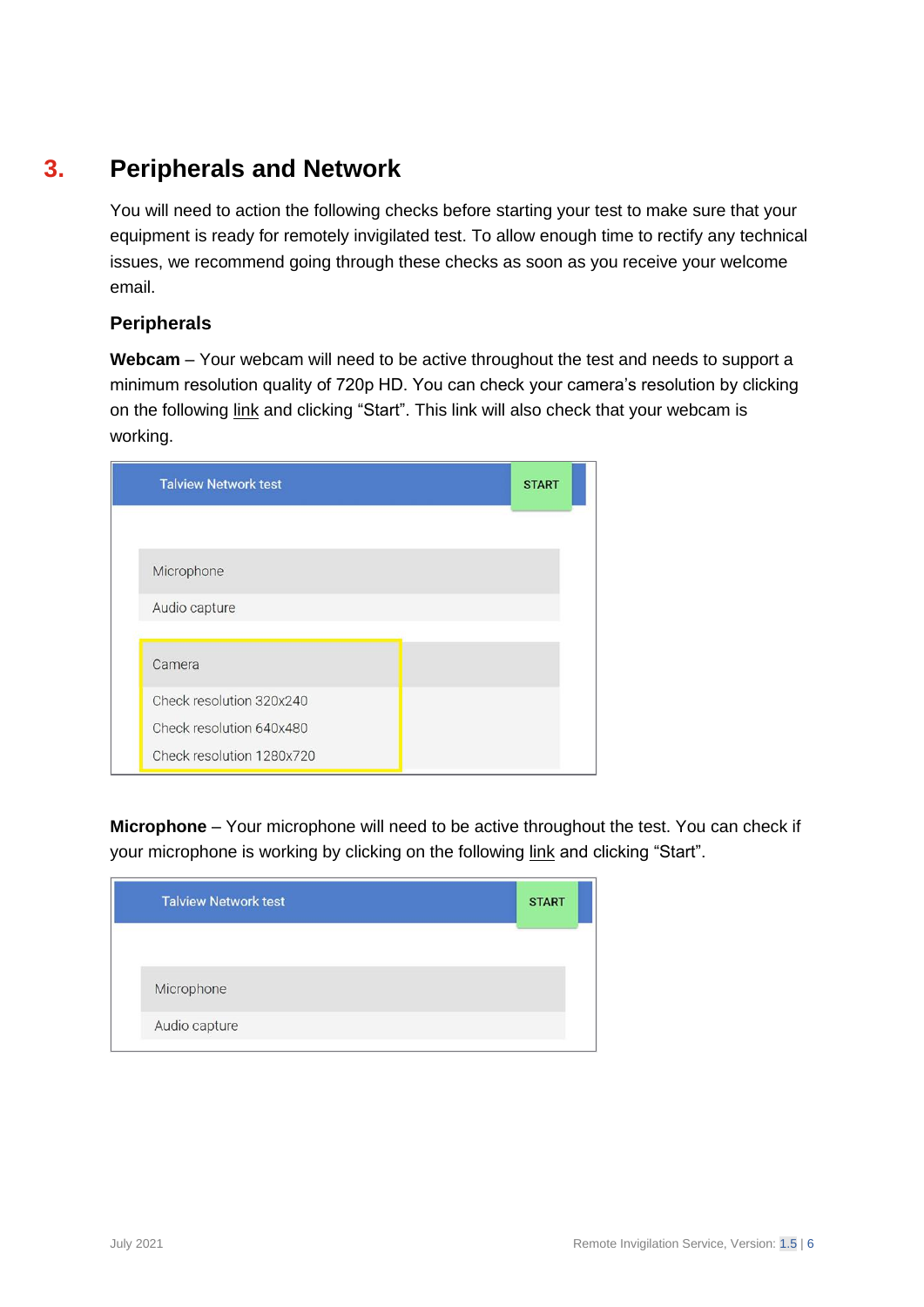### **Network**

- You will need a stable broadband internet connection, running at a minimum of 1mb per second. For some tests – such as Functional Skills tests – a connection of 2mb is recommended
- To check your connection please click on the following [link](https://network-test.talview.com/) and click "Start"
	- The 'Network' tab will show in green when passed as shown in the screenshot below:

| <b>Network</b>                                                                               |   |
|----------------------------------------------------------------------------------------------|---|
| Udp enabled                                                                                  | ✓ |
| Tcp enabled                                                                                  |   |
| Throughput                                                                                   |   |
| Data throughput                                                                              |   |
| Video bandwidth                                                                              |   |
| Network latency                                                                              |   |
| 500 ms<br>400 ms<br>300 ms<br>200 ms<br>100 ms<br>0 <sub>ms</sub><br>Network latency - Relay |   |

The 'Throughput' tab will check your "PING" which confirms the stability of your connection. The lower the "ms" the better. Ideally your PING works best if stable under 100ms as shown in the screenshot below.

| 500 ms                  |                        |  |  |
|-------------------------|------------------------|--|--|
| <b>THE</b><br>400 ms    |                        |  |  |
| <b>All Co</b><br>300 ms |                        |  |  |
| <b>All Co</b><br>200 ms |                        |  |  |
| <b>Allen</b><br>100 ms  |                        |  |  |
| $0$ ms $\overline{1}$   | <b>Control General</b> |  |  |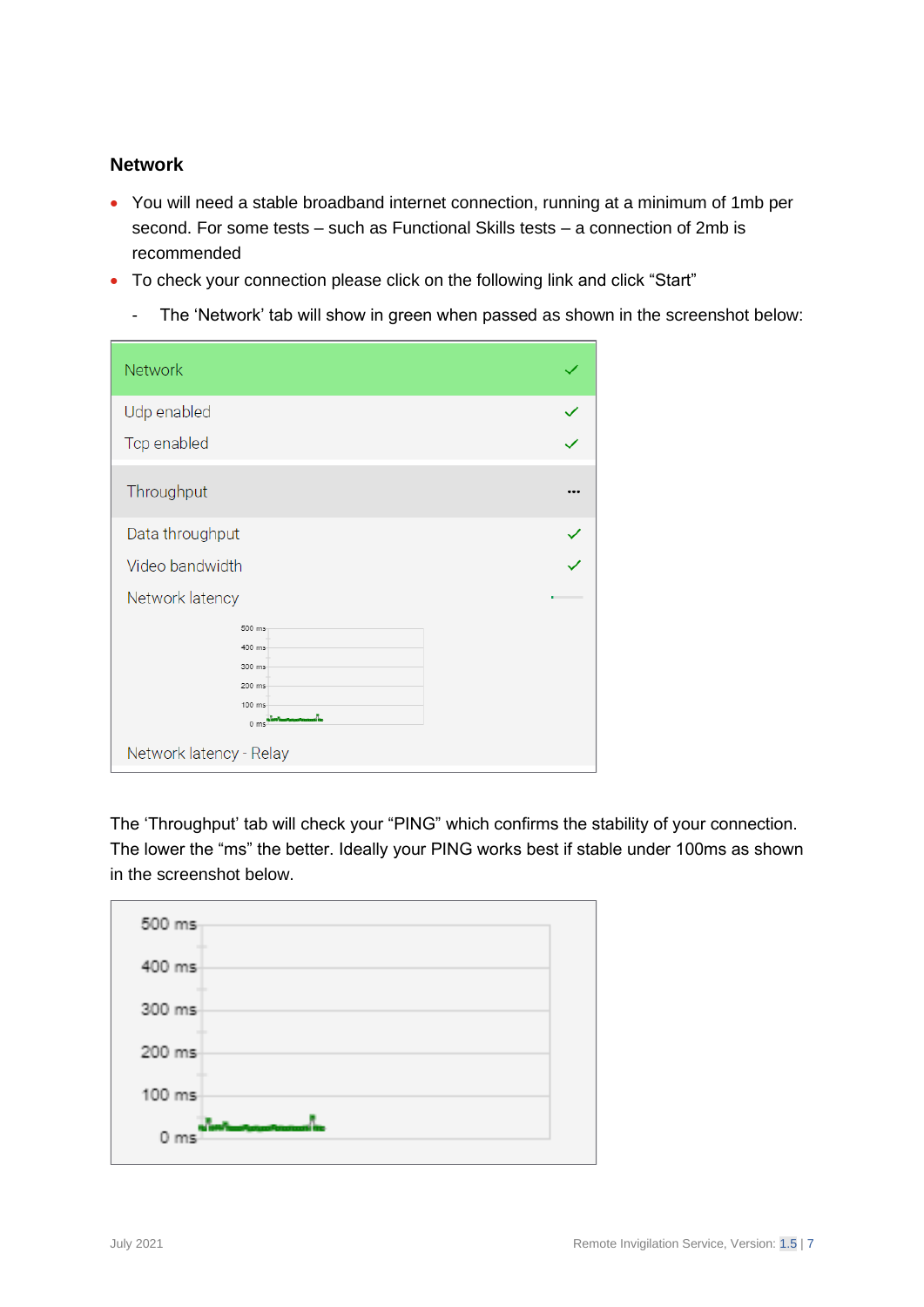**Note**: You can close the network test tab and begin your test having only passed the 'Webcam', 'Microphone' and 'Network' sections of the Talview Network Test, but you will have a better test experience if your Network Latency is low.

If you receive an error or warning notification for 'Connectivity' and 'Throughput' (as shown in the screenshot below), it **does not** mean that you have incompatible equipment and **you can still sit the test.** 

| Throughput |  |
|------------|--|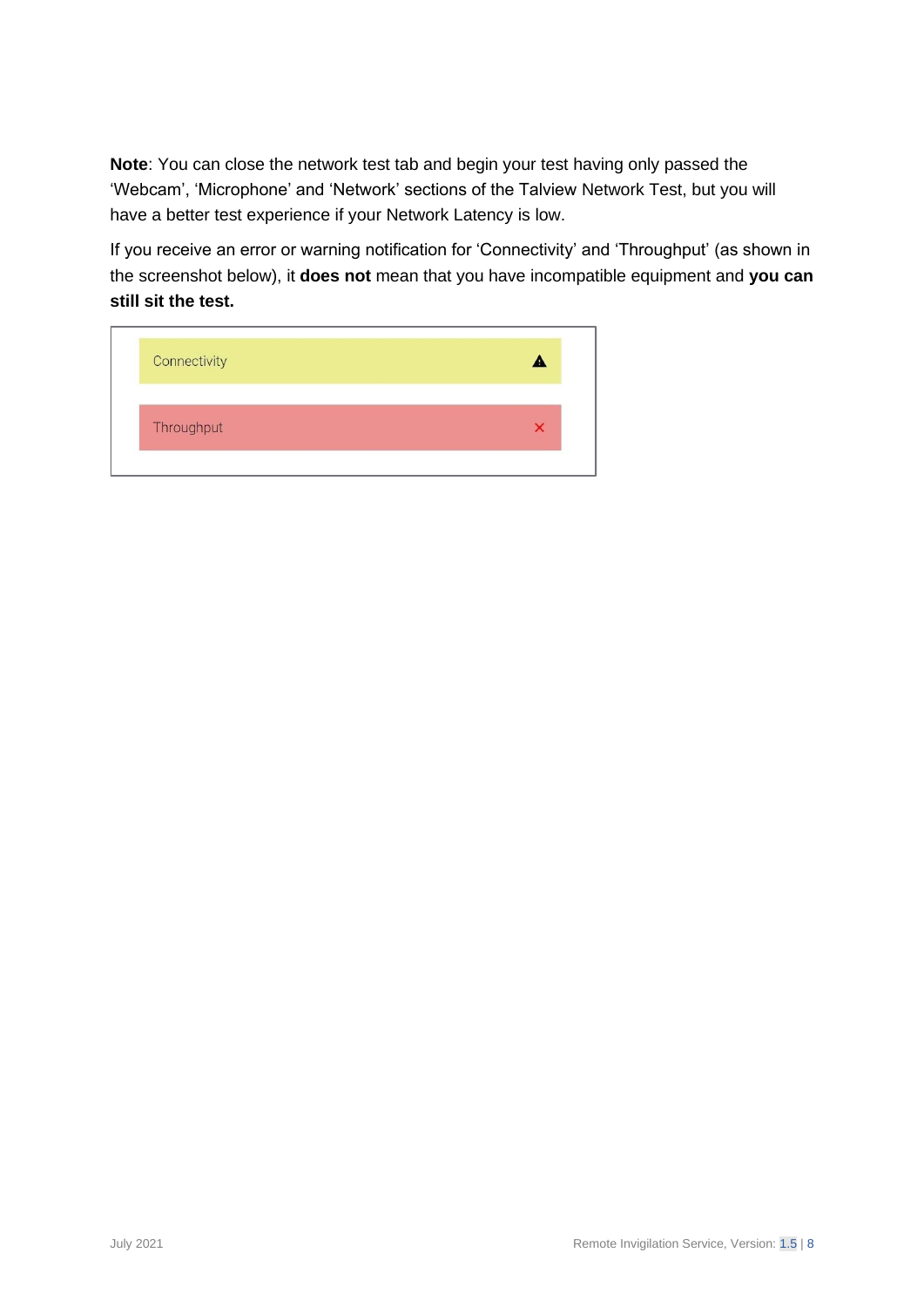### **4. Preparatory Materials**

<span id="page-9-0"></span>Below you can find the links to your preparatory materials that will help ensure that you are set up to take the test correctly:

- [Candidate Ready Reckoner](https://www.cityandguilds.com/~/media/cityandguilds-site/documents/miscellaneous/Candidate-ready-reckoner-pdf.pdf) this gives further detail on how to prepare for the test
- [Information For Candidates](https://static.talview.com/clients/city%20and%20guilds/Remote_Invigilation_Information_For_Candidates.pdf) this is City & Guilds guide to the test rules and regulations that must be followed
- [Demonstration of an online Live invigilation](https://youtu.be/UrST96-_fg0) this is a demonstration of a candidate sitting a live test with their Invigilator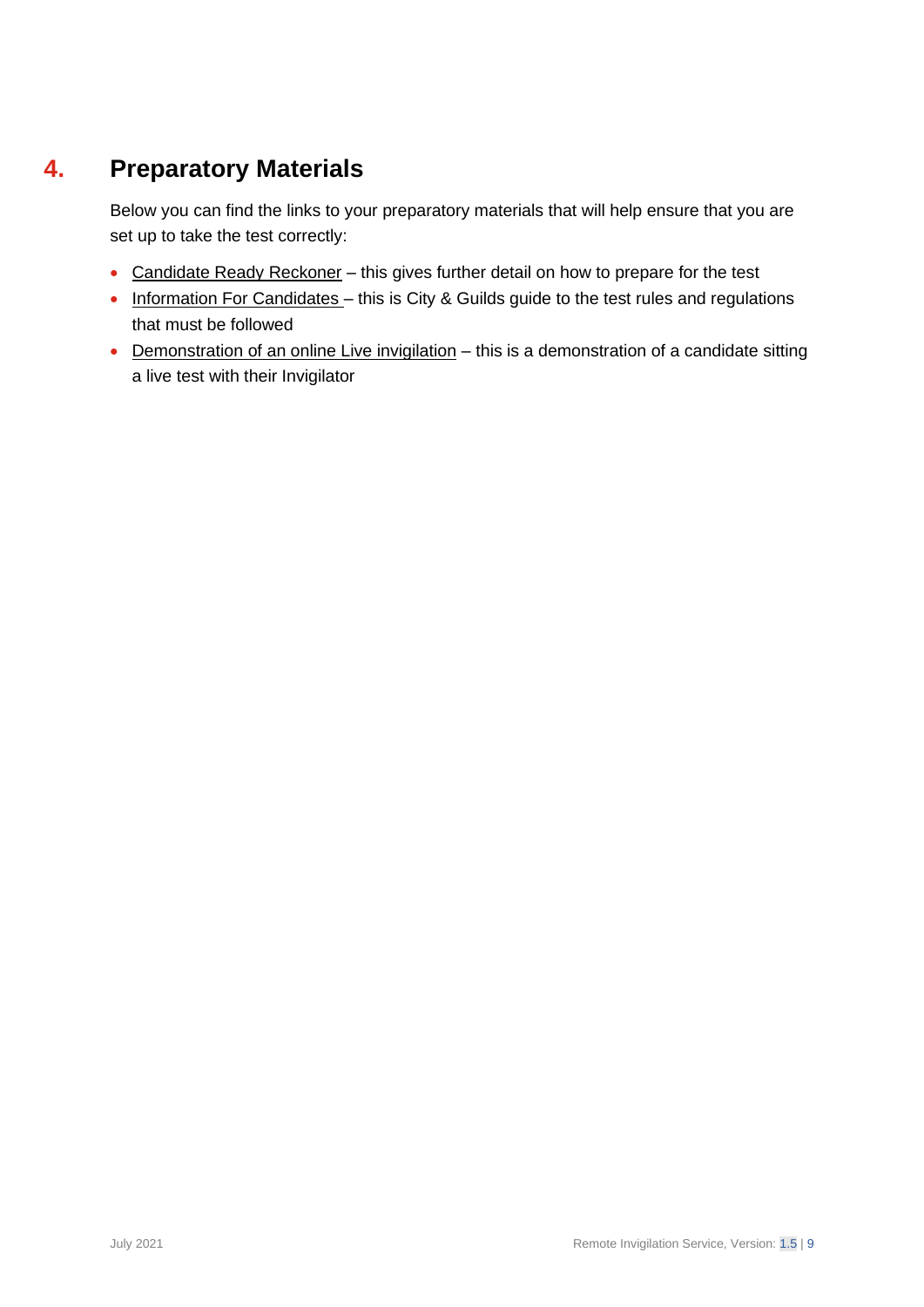### **5. Test**

<span id="page-10-0"></span>Once your centre has placed a booking for your remote invigilation test, you will receive a booking notification confirming that your test is being processed. Following this, within two working days of your test, you will receive a welcome email from City & Guilds, inviting you to your remote invigilation test. This will include details of your scheduled test and how to prepare yourself and your PC before the test.

The test will start on the time and date stated in your welcome email, but we recommend you login 15 minutes before the start time, so you have plenty of time to complete your pre-test checks. If you are more than 20 minutes late from the scheduled start time of your test, then the session will be automatically cancelled.

### **Before the test**

Before the test day please make sure that you have:

- a suitable room for the test
- all necessary equipment ready
- latest versions of Chrome and Surpass Viewer installed and you **can open** both browsers
- closed all programmes (except Chrome) and all Chrome tabs on your PC or laptop
- an appropriate ID to hand
- read through [City & Guilds Learner Privacy Policy.](https://www.cityandguilds.com/help/help-for-learners/learner-policy)

### **How to prepare the room for the test**

The test room must be well-lit, quiet and private. Pick a room that no one else will have to access during the test. You cannot change the test room during the test.

Make sure that there are no items in the room that are relevant to the subject of the test (e.g. books, notes, etc). Please remove such items before the test.

You must also remove any unauthorised equipment like landline and mobile phones, MP3/4 players, smartwatches/wristwatches, second monitors and TVs.

Please remember that the contents of the room will also be included in the recording of your test so is important to ensure there is nothing personal in the room. For example, any personal belongings or documents containing personal information about yourselves and family members like a bank statement, prescriptions any other files and documentation, photographs or posters on the wall, should be removed from the room. In addition, please ensure you remove any items that would for example reveal your religious beliefs, political or philosophical and any other personal information about yourselves you would not want to be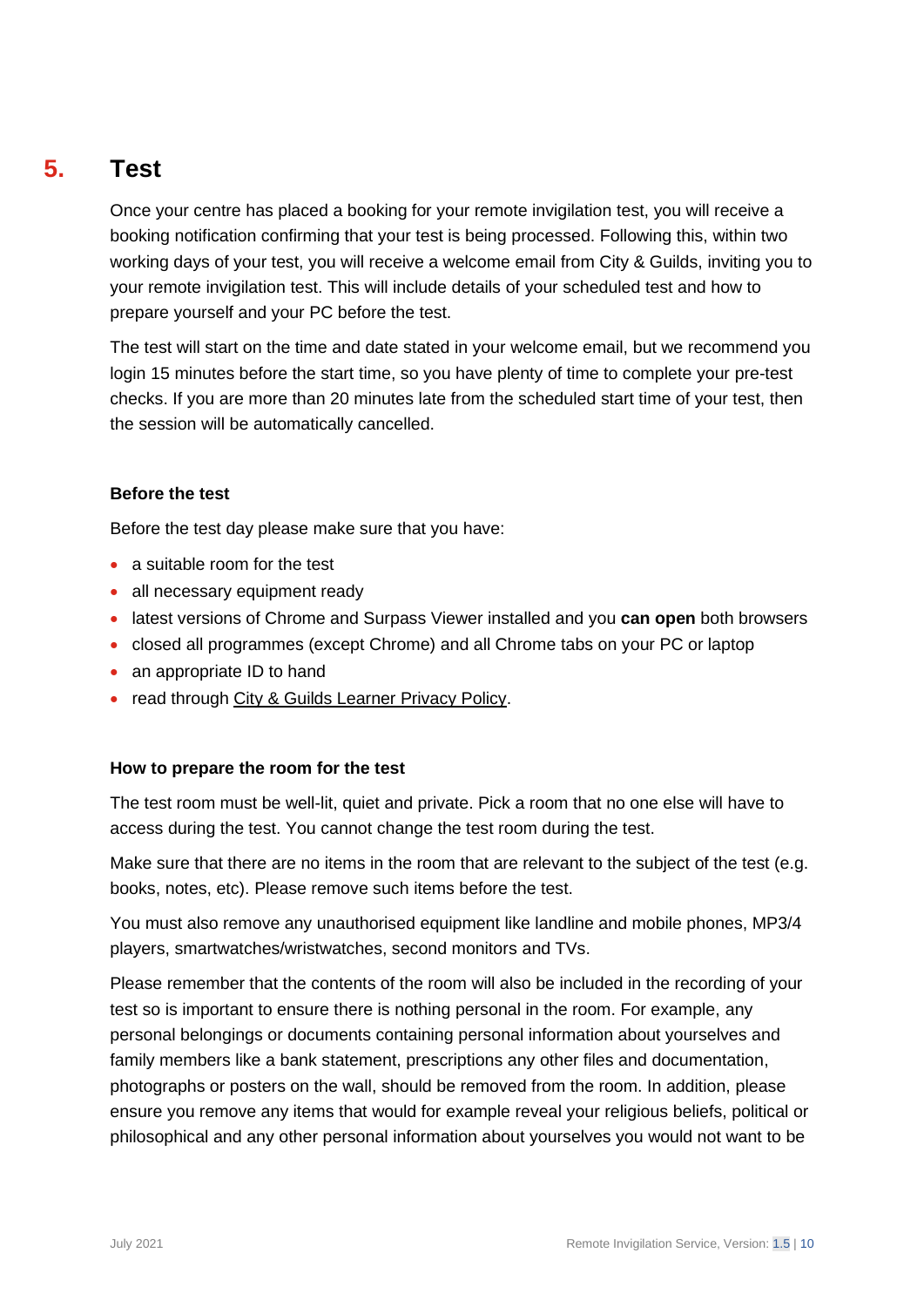captured in your exam recording. If they cannot be removed, then they must be covered for the duration of the test.

The test must be completed in one sitting. Before the start of the test invigilator will ask you if you need to leave the room to get anything or use the restroom. After the test will start you will not be permitted to leave the room. If you do, this will be investigated as potential malpractice and results may be invalidated.

### **During the test**

To successfully complete a remote invigilated test, you need to complete the following steps:

- 1. You will need to open the invitation you were sent via e-mail and click on the meeting link
- 2. The invigilator will greet you and will guide you through your equipment checks
- 3. The invigilator will undertake an ID check where you will need to show an appropriate form of ID
- 4. The invigilator will perform an environment check to ensure that you do not have access to any unauthorised materials. For this check, the invigilator will ask you to show a 360° view of your room including under the desk and behind the monitor. We recommend freeing the room from clutter ahead of the test
- 5. After completing all of the above checks, the invigilator will share with you a link and access code
- 6. You will need to click on the link to open the Surpass Viewer and the invigilator will give you a key code that you will need to enter to allow you to launch the test
- 7. You will need to confirm your details when prompted and enter the pin code provided by the invigilator to start the test
- 8. You will commence with the test
- 9. When the test is complete, you will need to press 'Finish' and confirm that you wish to submit the test
- 10. The invigilator will then watch you destroy any notes or scrap paper used during the test
- 11. To stop the test's recording, you will need to close the Proview tab and we recommend ensuring that you have closed all of the test tabs you have open.

### **After the test**

To get your test results, please contact your centre.

### **Reasons your test session could be terminated by the invigilator**

Your test session can be terminated by the invigilator for the following reasons:

- you are late for more than 20 minutes
- you do not have or are not able to turn on the webcam, microphone, and screen share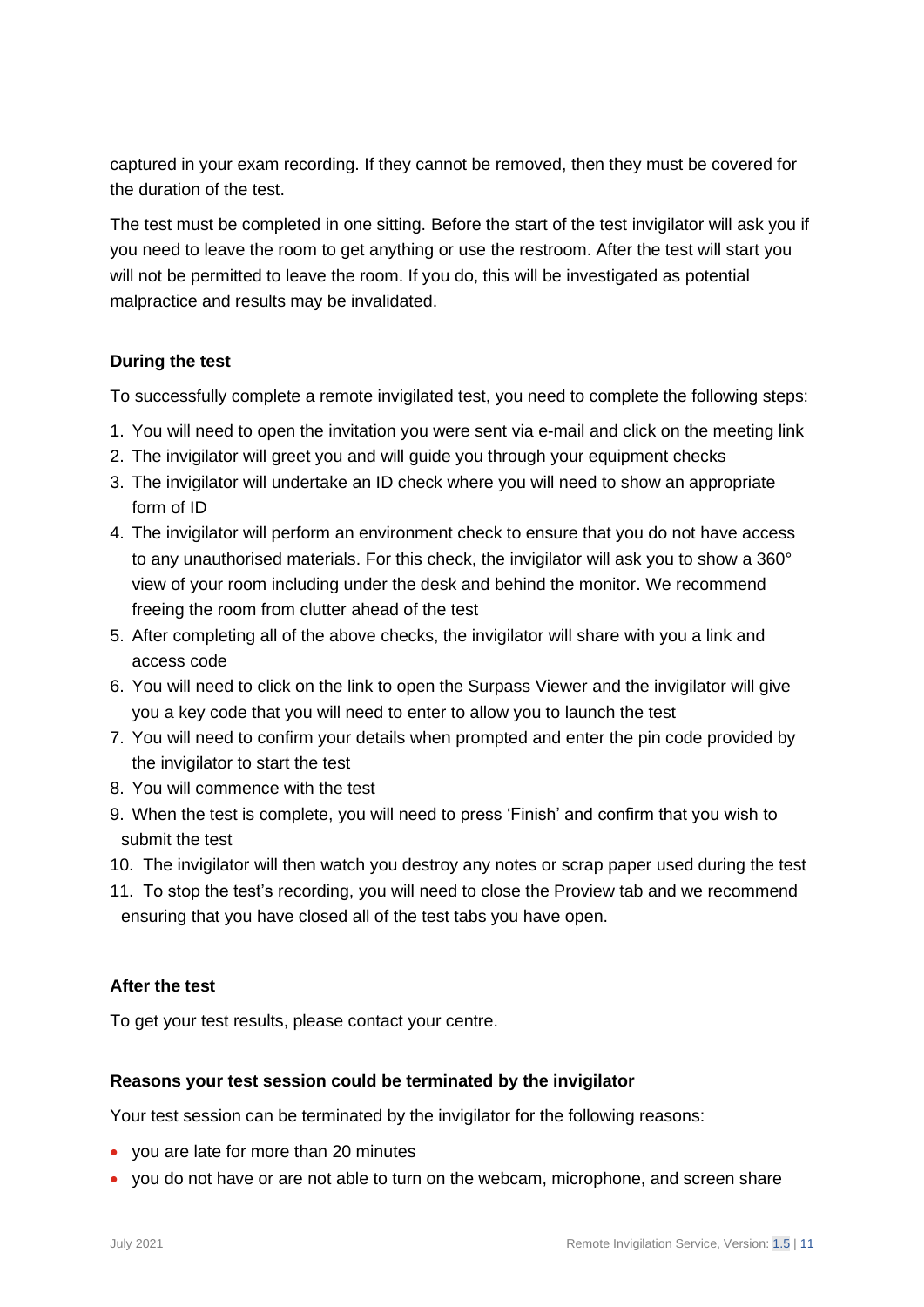- you have two screens connected but unable to turn off the second screen
- you have not shown a valid ID
- if there is any mismatch in your details with the details provided by your centre
- you did not show the test environment to the invigilator
- if you have joined in with an unsupported device
- if Surpass Viewer or your e-volve test fails to launch and cannot be resolved by support in the allocated time frame for your pre-test checks
- in case test conditions are not met e.g., you join from a crowded environment and cannot change location, you do not follow invigilator's instructions, you talk or interact with someone during the test and/or are seen using other tabs during a test even when you are told not to by the invigilator

if you have disconnected during the test and did not re-join the session.

If the test was terminated by the invigilator, you need to inform your centre.

### **Malpractice**

In case of suspected malpractice, the invigilator will warn you that this will be investigated by City & Guilds, which may lead to you results being invalidated.

If the invigilator finds you using unauthorised equipment or materials, they will ask you to remove the unauthorised materials from the room for the duration of the test. You will then be allowed to complete the test. City & Guilds will also contact your centre.

### **Special consideration**

If you complete the test but have been disadvantaged by something beyond your control, please inform your centre as soon as possible, ideally on the day of the test. You should complete the test, in full, wherever possible.

### **Enquiries and Appeals**

It is our aim to treat each case fairly and consistently. However, if you disagree with a decision, we have made regarding your examination result, you can request an enquiry about results.

You should discuss your case with your centre as soon as possible. If your centre agrees with you, they can apply on your behalf.

If you would like feedback on your test, you should talk to your centre. More information about enquiries and appeals can be found [here.](https://www.cityandguilds.com/help/help-for-learners/about-qualifications#appeal)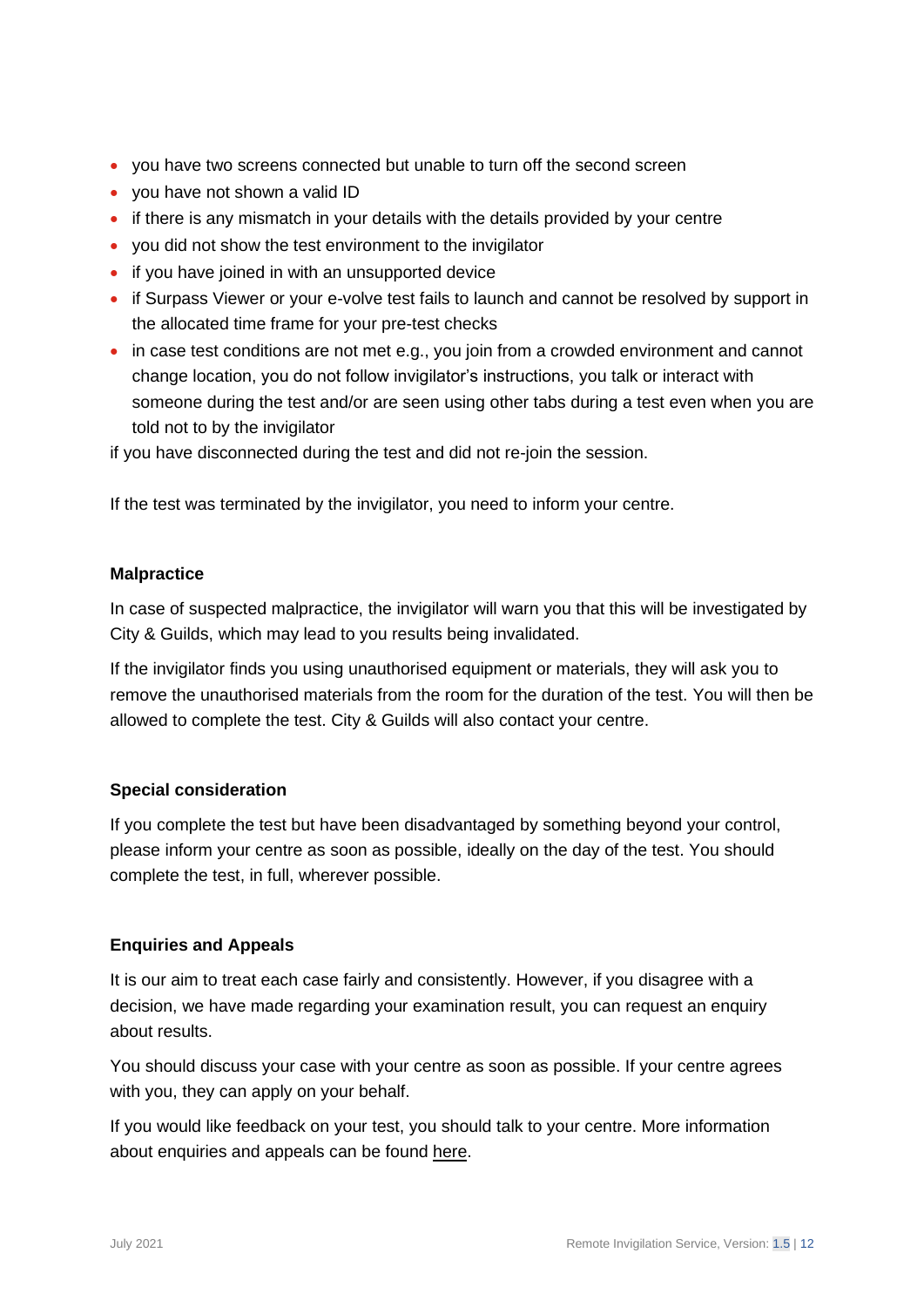### **6. Qualification specific information**

<span id="page-13-0"></span>In this section you can find information about allowed materials and equipment for the selected qualifications. If you would like to know what materials and equipment are allowed for other qualifications, please contact your centre.

### **Functional Skills: Mathematics**

- The mathematics test, at both Level 1 and Level 2, is split into two sections:
	- *Section 1* is the non-calculator section
	- *Section 2* is the calculator section
- You can only use calculator in the 'calculator permitted' section of the test which is *Section 2*.
- You **must** use the on-screen calculator for *Section 2* of the test. You cannot bring your own calculator.
- Protractors are not permitted for mathematics Level 2 test.
- You can use a dictionary during this test. If you require a bilingual dictionary, please contact your centre.

### **Functional Skills: Reading**

You can use a dictionary during this test. If you require a bilingual dictionary, please contact your centre.

### **Functional Skills: Writing**

You cannot use dictionaries, including bilingual dictionaries and spelling and grammar checking software or tools during this test.

### **Essential Skills Wales**

You are not allowed to use calculator for Essential Application of Number Skills and dictionaries for Essential Communication Skills.

### **Electrical Installations,18th edition,**

You are required to have a copy of BS 7671. It must not contain any additional notes or pages.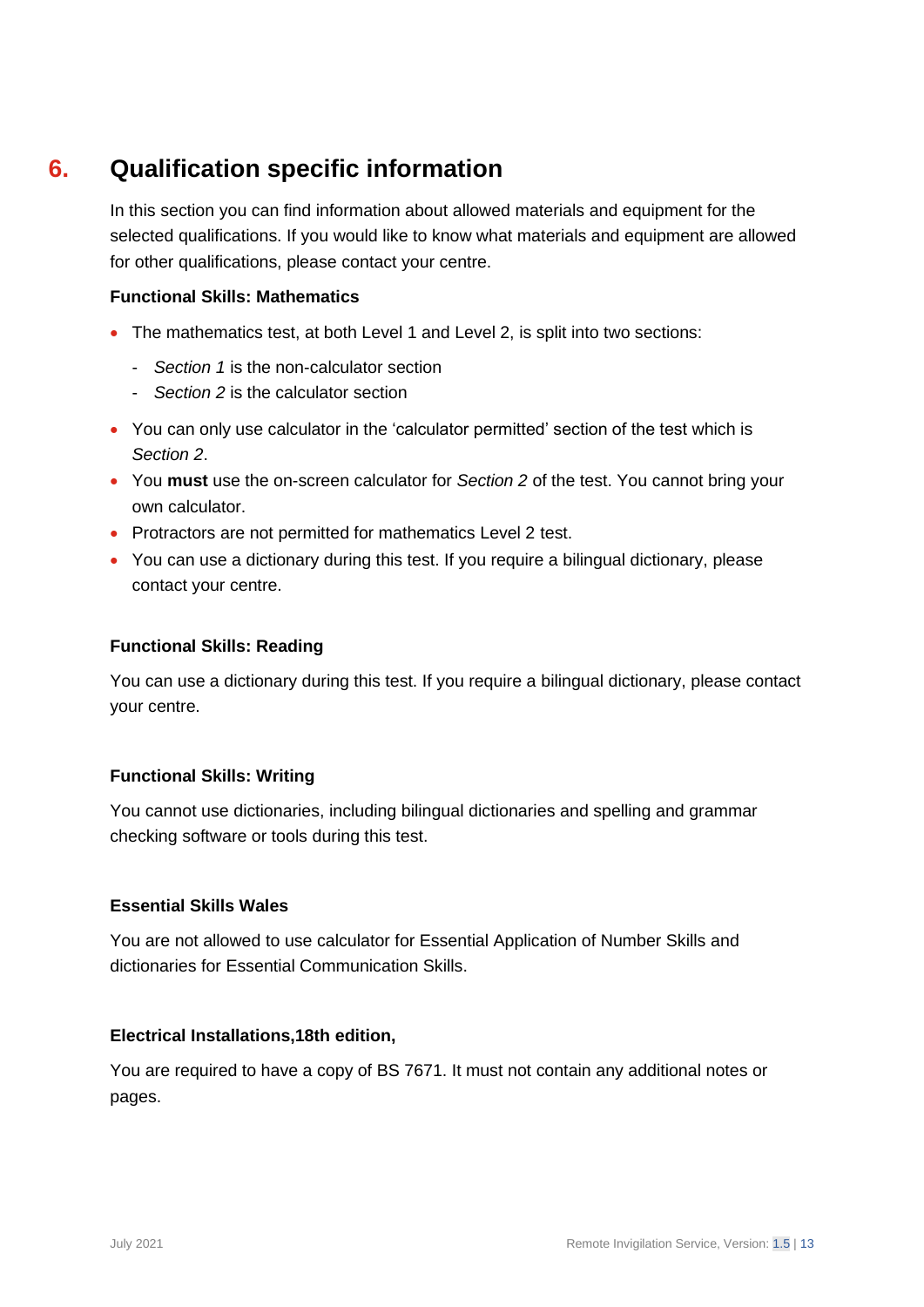### **7. Support**

<span id="page-14-0"></span>If you experience any technical issues and need any help with accessing the test, please call 01357 464011\* for an immediate response or raise a support ticket using this link: [Raise](https://talview.freshdesk.com/support/tickets/new)  [Support Ticket.](https://talview.freshdesk.com/support/tickets/new)

\*Calls from landlines to this number are charged at local rates that may vary according to time of day and your individual calling plan. Charges for calls from mobiles to this number typically will be included in free call packages but this may vary according to the calling plan chosen and outside of any inclusive minutes you will be charged as per your plan for local rate calls.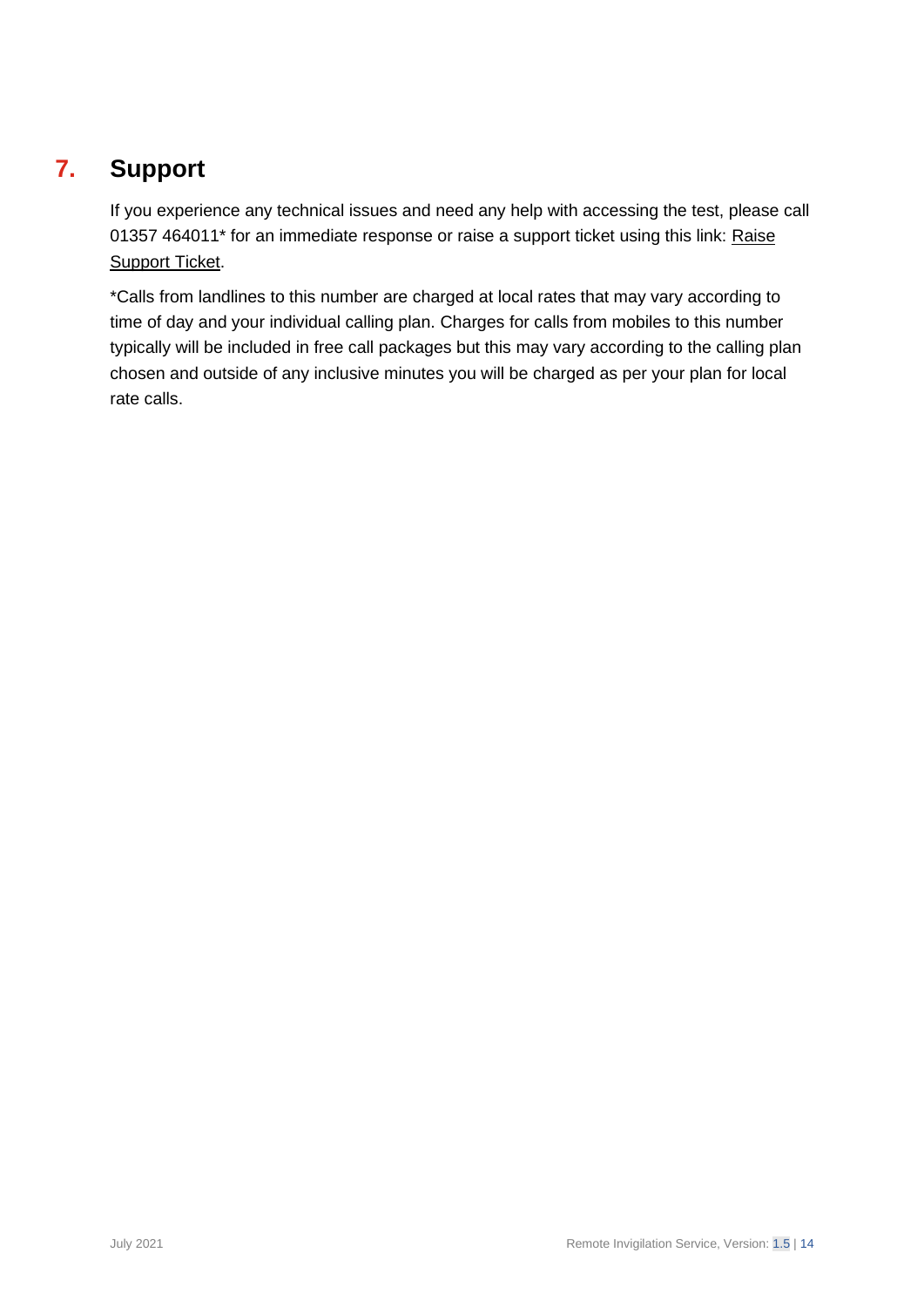### **8. FAQs and Troubleshooting**

#### <span id="page-15-0"></span>**Do I need Flash player to access the test?**

No, Flash is built into the [Surpass Viewer.](https://viewer.surpass.com/win32/Surpass%20ViewerSetup.exe)

### **What happens if I lose internet connection during the test?**

If you lose internet connection you will receive an error message. You will need to click on the link in the test invite to reconnect to the invigilator once the internet connection has been restored. While a test is disconnected the timer will freeze on the server until the connection is regained and your test progress will be saved from the point of the last question that was answered.

**Can I use my ChromeBook/Mac/iPad/Android tablet/Smartphone or virtual machine?** No, only Windows 8 or above operating systems are supported.

### **Can I use my headphones during the test?**

No, unfortunately you cannot use the headphones during the test. If you need any access arrangements, please speak to your centre.

#### **I cannot pass the network test due to errors for 'Connectivity' and 'Throughput'.**

These areas of the network test are not mandatory and you can still sit your test.

### **When I click on the test link, I receive an error message saying that my test has expired.**

The test link is unique for each test. Please check your welcome email to confirm that you are using the link with the correct date and time of your test. You will also need to check that the computer date and time is correct and update accordingly if it is not.

### **I have a poor Internet connection. Can I do anything to improve it?**

We recommend disconnecting devices that can consume a lot of Internet traffic during the test and where possible ensuring you are the only person connected to the Wi-Fi at that time. Alternatively, you can also try connecting your laptop or computer via Ethernet.

### **I couldn't connect to my test on time.**

Please call 01357 464011\* for an immediate response or raise a support ticket using this link: [Raise Support Ticket.](https://talview.freshdesk.com/support/tickets/new)

### **I had problems with the test or invigilator during the test.**

Please contact your centre to inform them about any problems during the test and they can raise this through to our dedicated Customer Services team.